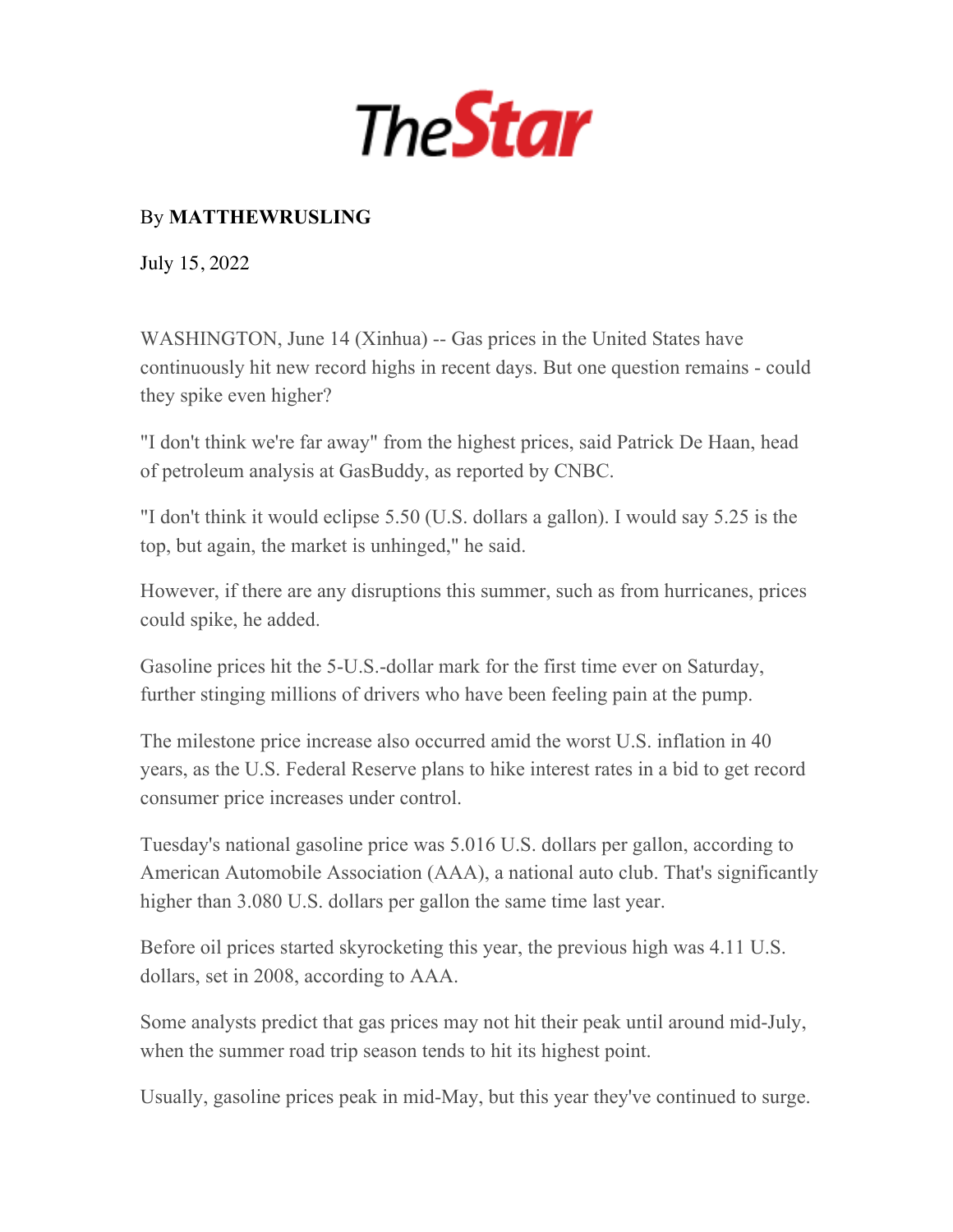## **Bernard Baumohl, chief global economist at The Economic Outlook Group**,

told Xinhua that while some have curtailed their gasoline use, others are unable to do so. That's because so many Americans depend solely on their cars to get to work or their kids off to school.

At the same time, many Americans are hitting the road this summer after being cooped up at home for two years during the COVID-19 pandemic, said Baumohl, who was ranked by The Wall Street Journal in 2019 as the most accurate economic forecaster in the previous year's economic survey.

So, the United States may yet see increased demand for gasoline, **Baumohl** said.

"We're not even yet at the peak of summer driving season. So if it's 5 dollars now, I don't see any reason why anyone should be optimistic that it's going to stop here and go back down," **Baumohl** said.

Some gas stations in California are even at 10 U.S. dollars a gallon, although that state has the highest gas sales tax of any state across the country.

"We might see some people saying 'that's it, I'm cutting back.' Others saying no, I'm going to take this last big trip with the family, and I'm willing to pay," **Baumohl** said.

Andrew Lipow, president of Lipow Oil Associates, a consulting firm, told Xinhua: "I think we're about to top out."

"Gasoline prices are temporarily peaking and we could see them fall in the next couple of days," he said.

Consumers will be driving quite a bit this summer, but the high price of gasoline may force them to take shorter trips, Lipow said.

When asked whether gasoline prices could climb higher, Dean Baker, senior economist at the Center for Economic and Policy Research, told Xinhua: "I wouldn't bet on it, but I also didn't expect to get this high. I would say it really depends on whether the war in Ukraine causes more oil to be withdrawn from world markets."